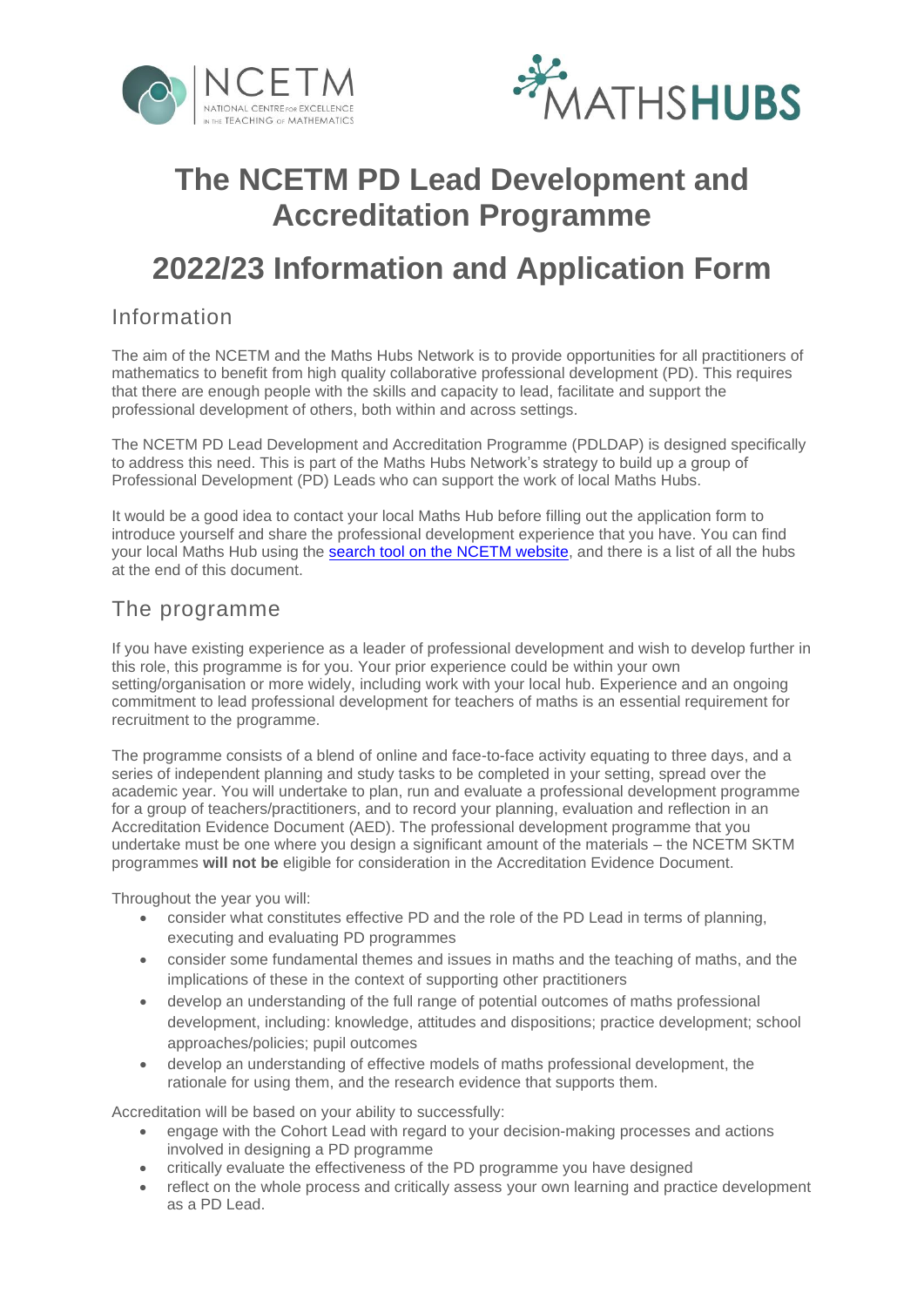In order to be recognised as an NCETM Accredited PD Lead, you will need to successfully complete the programme through meeting the accreditation criteria (including full attendance at the sessions and completion of all programme tasks with related paperwork).

### Masters credits

In partnership with the University of Chester, we are delighted to offer you the opportunity to further develop your work from the PD Lead Programme to gain 60 Masters credits and a PG Certificate in Educational Studies in Mathematics.

Further information about the time commitment, assignments and costs will be available later in the year. Please indicate on the application form whether you are interested to know more about this opportunity.

# Funding

The PD Lead Programme is funded by the Maths Hub Network<sup>1</sup> . Your local Maths Hub is keen to develop local leaders of maths education and looks forward to you getting in touch. You can find your local Maths Hub using the [search tool on the NCETM website.](https://www.ncetm.org.uk/maths-hubs/find-your-hub/)

If you are selected, your Maths Hub will sponsor you for:

- attending the local sessions (equivalent to 3 full days)
- online and email coaching and tutoring from the Cohort Leads throughout the duration of the programme
- all administration involved in subsequent accreditation.

Upon successful completion of the PD Lead Programme, the Maths Hub will offer a grant of £800 to your school.

## How to apply

You will need the full support of your headteacher/principal/senior leader to attend face-to-face sessions, and to give you appropriate opportunity to design, lead and evaluate your PD programme. If you are a primary applicant, please consult with your Maths Hub prior to applying.

You and your headteacher/principal/senior leader should complete the online application form and it should be submitted to the NCETM by **17:00 on Friday 20 May 2022**. Maths Hubs will complete the selection process, and you will be informed of the result before the summer break.

The application window will open on **Wednesday 2 March 2022** at which time a link will be added to the NCETM website. Please complete all sections of the application form and submit by **17:00 on Friday 20 May 2022.** Applications received after this time **will not** be accepted.

<sup>&</sup>lt;sup>1</sup> The Maths Hubs Network has a limited amount of funds each year to develop and accredit PD Leads.